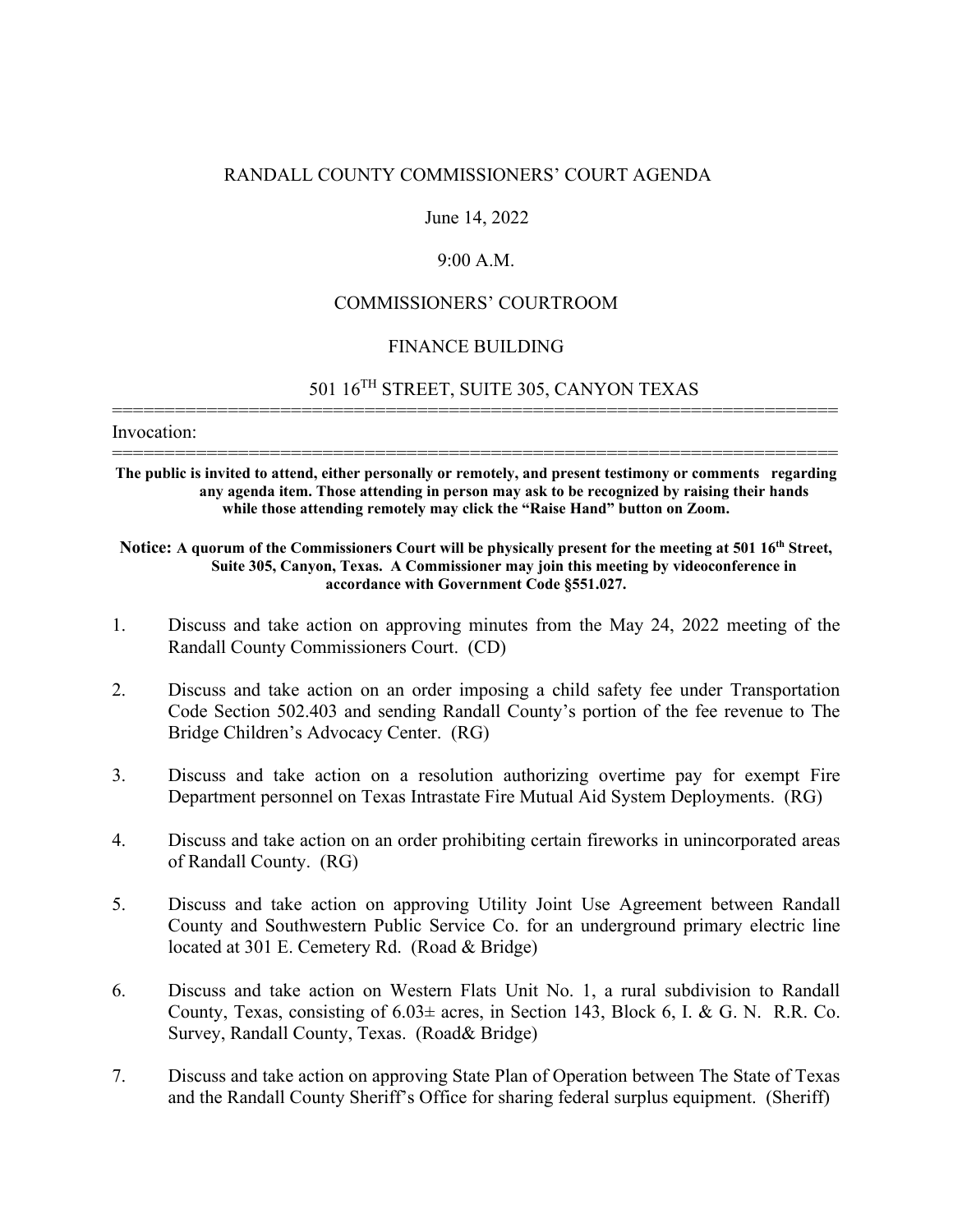- 8. Discuss and take action on an order exempting the personal and professional services of the Summerill Group from the competitive bidding requirements of the County Purchasing Act. (Sheriff)
- 9. Discuss and take action on proposal from the Summerill Group to negotiate a new per diem rate with the United States Marshals Service for housing federal inmates in the Randall County Jail. (Sheriff)
- 10. Discuss and take action on approving purchase for one (1) 3-Phase power supply utilizing DIR (Department of Information Resources) contract # DIR -TSO-4296. (Purchasing)
- 11. Discuss and take action on approving agreement with CorrectRX for Pharmacy Services. (Purchasing)
- 12. Discuss and take action on renewing Microsoft software services. (RG)
- 13. Discuss and take action on approving budget amendments. (Auditor)
- 14. Discuss and take action on approving Randall County employees request to attend meetings and conferences. (Auditor)
- 15. Approval of vouchers. (Auditor)
- 16. Accept official reports.
- 17. Public comment period.
- 18. Closed meeting pursuant to Government Code Section 551.071 to consult with counsel regarding pending or contemplated litigation or on a matter made confidential under the Texas Disciplinary Rules of Professional Conduct. (RG)